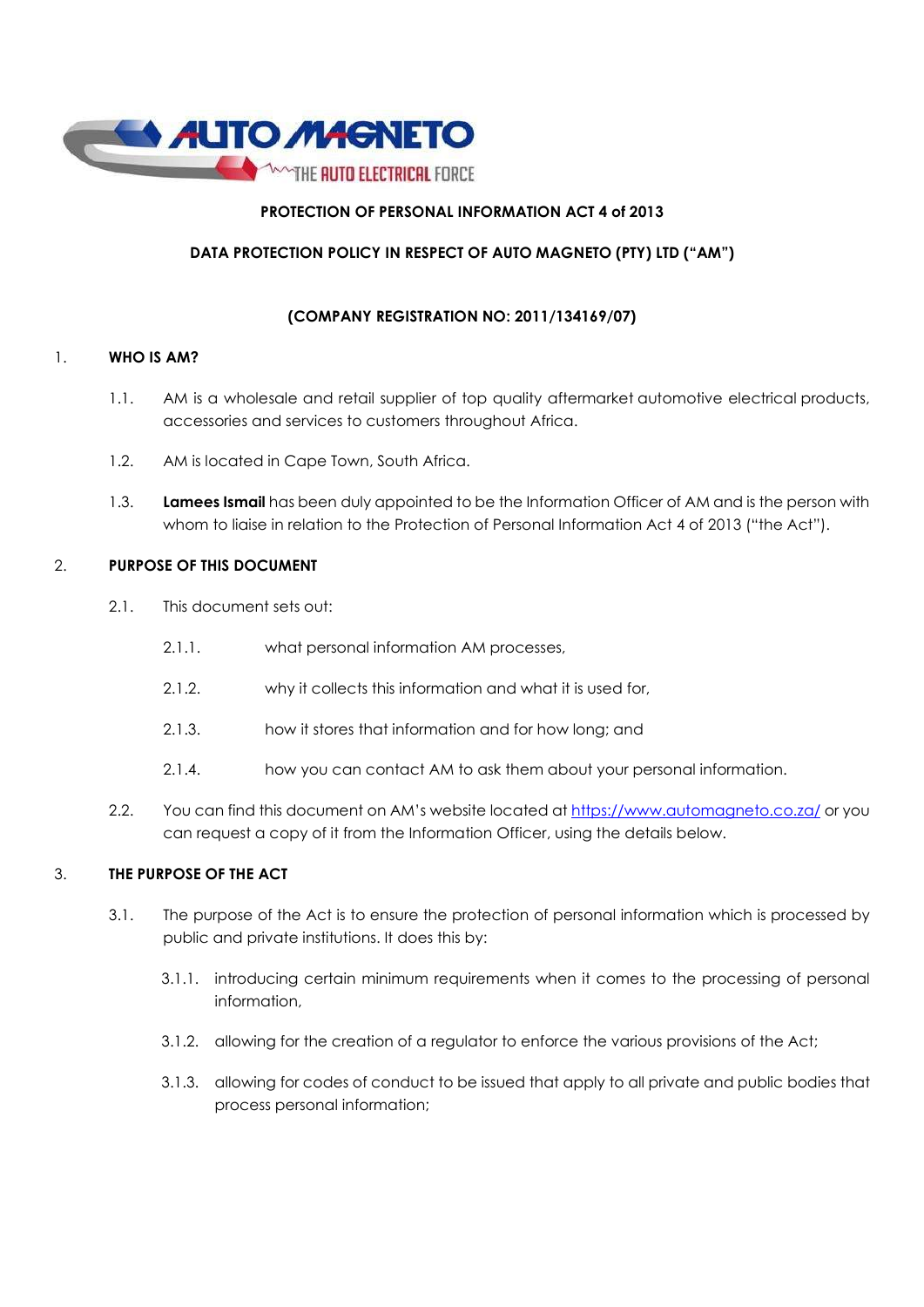- 3.1.4. protecting your rights as a data subject when it comes to receiving unsolicited electronic communications and where decisions relating to your personal information are made by an automated system; and
- 3.1.5. to regulate when and how your personal information may be sent outside the borders of South Africa.

## 4. SOME IMPORTANT DEFINITIONS

- 4.1. In order to make sense of your rights in terms of this document, it is important that certain definitions contained in section 1 of the Act are explained:
	- 4.1.1. **Data subject:** This is the person to whom the personal information relates.
	- 4.1.2. Personal Information: This is extensively defined as follows:
		- 4.1.2.1. Information relating to your race, gender, sex, pregnancy, marital status, national, ethnic or social origin, colour, sexual orientation, age, physical or mental health, well-being, disability, religion, conscience, belief, culture, language and birth;
		- 4.1.2.2. Information relating to your education or to your medical, financial, criminal or employment history;
		- 4.1.2.3. Any identifying number, symbol, e-mail address, physical address, telephone number, location information, online identifier or other assignment particular to you;
		- 4.1.2.4. your biometric information;
		- 4.1.2.5. your personal opinions, views or preferences of the person;
		- 4.1.2.6. correspondence sent by you that is implicitly or explicitly of a private or confidential nature or further correspondence that would reveal the contents of the original correspondence;
		- 4.1.2.7. the views or opinions of another individual about you; and
		- 4.1.2.8. your name if it appears with other personal information relating to you or if the disclosure of your name itself would reveal information about you.
	- 4.1.3. and divided into two categories of "personal information" which may generally be processed, as long as the minimum requirements of the Act are met, and "special personal information" which may not generally be processed unless specific exceptions apply as defined in the Act.
	- 4.1.4. Processing: this includes any of the following actions in relation to personal information: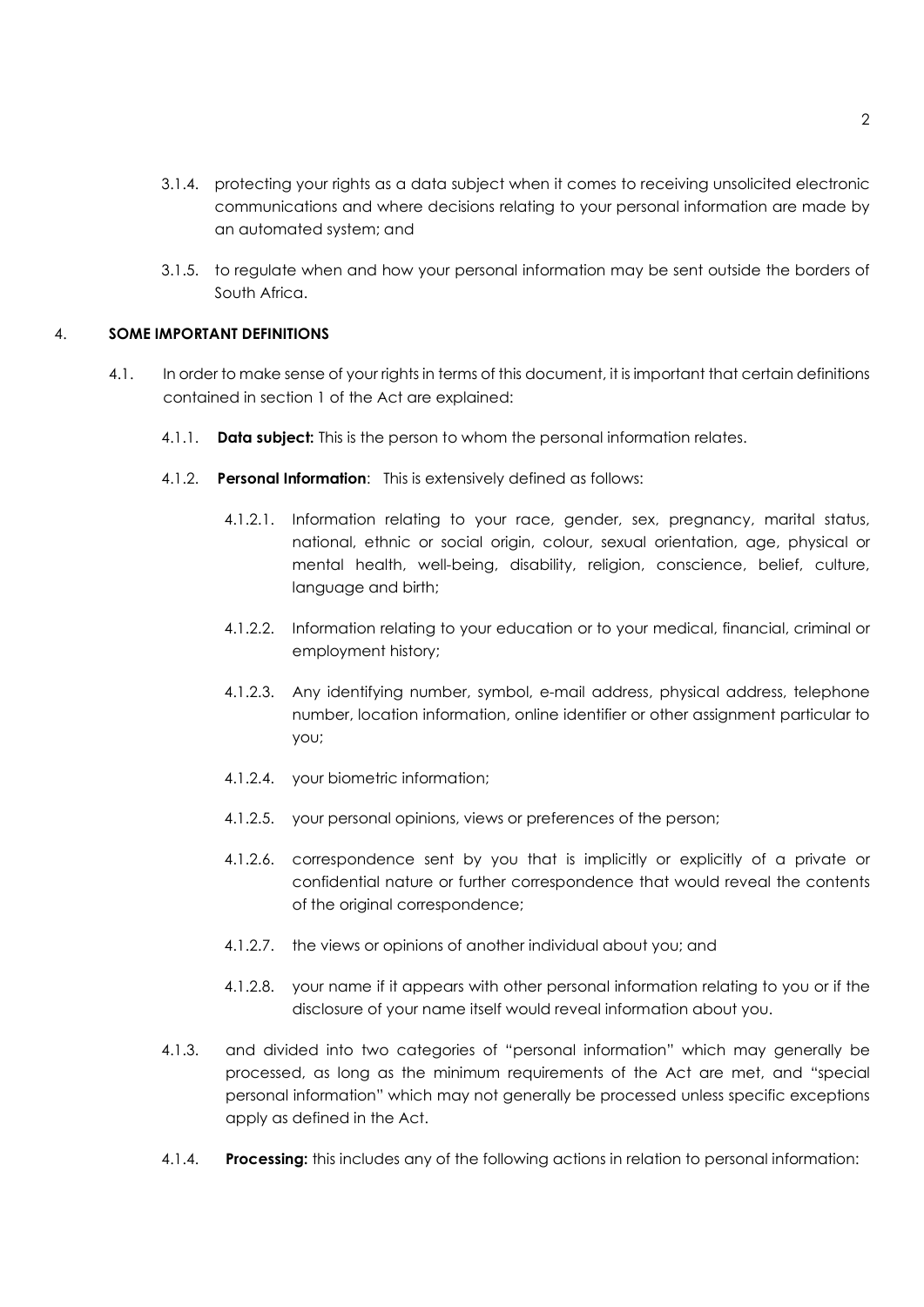- 4.1.4.1. the collection, receipt, recording, organisation, collation, storage, updating or modification, retrieval, alteration, consultation or use;
- 4.1.4.2. dissemination by means of transmission, distribution or making available in any other form; or
- 4.1.4.3. merging, linking, as well as restriction, degradation, erasure or destruction of information
- 4.1.5. **Record:** this refers to personal information in the possession or under the control of a responsible party (regardless of who created it or when it was created) which is in any of the following forms:
	- 4.1.5.1. writing on any material;
	- 4.1.5.2. information produced, recorded or stored by means of any tape-recorder, computer equipment, whether hardware or software or both, or other device, and any material subsequently derived from information so produced, recorded or stored;
	- 4.1.5.3. label, marking or other writing that identifies or describes anything of which it forms part, or to which it is attached by any means;
	- 4.1.5.4. book, map, plan, graph or drawing;
	- 4.1.5.5. photograph, film, negative, tape or other device in which one or more visual images are embodied so as to be capable, with or without the aid of some other equipment, of being reproduced;
- 4.1.6. Responsible party: means a public or private body or any other person which, alone or in conjunction with others, determines the purpose of and means for processing personal information. In this case, AM is the Responsible Party.
- 4.1.7. **Operator:** this is a person who processes personal information on behalf of a Responsible Party in terms of a contract or mandate.
- 4.1.8. Filing system: any structured set of personal information, whether centralised, decentralised or dispersed on a functional or geographical basis, which is accessible according to specific criteria.

### 5. CONTACT DETAILS OF INFORMATION OFFICER

- 5.1. Attention: Lamees Ismail
- 5.2. Postal Address: P.O. BOX 38657 PINELANDS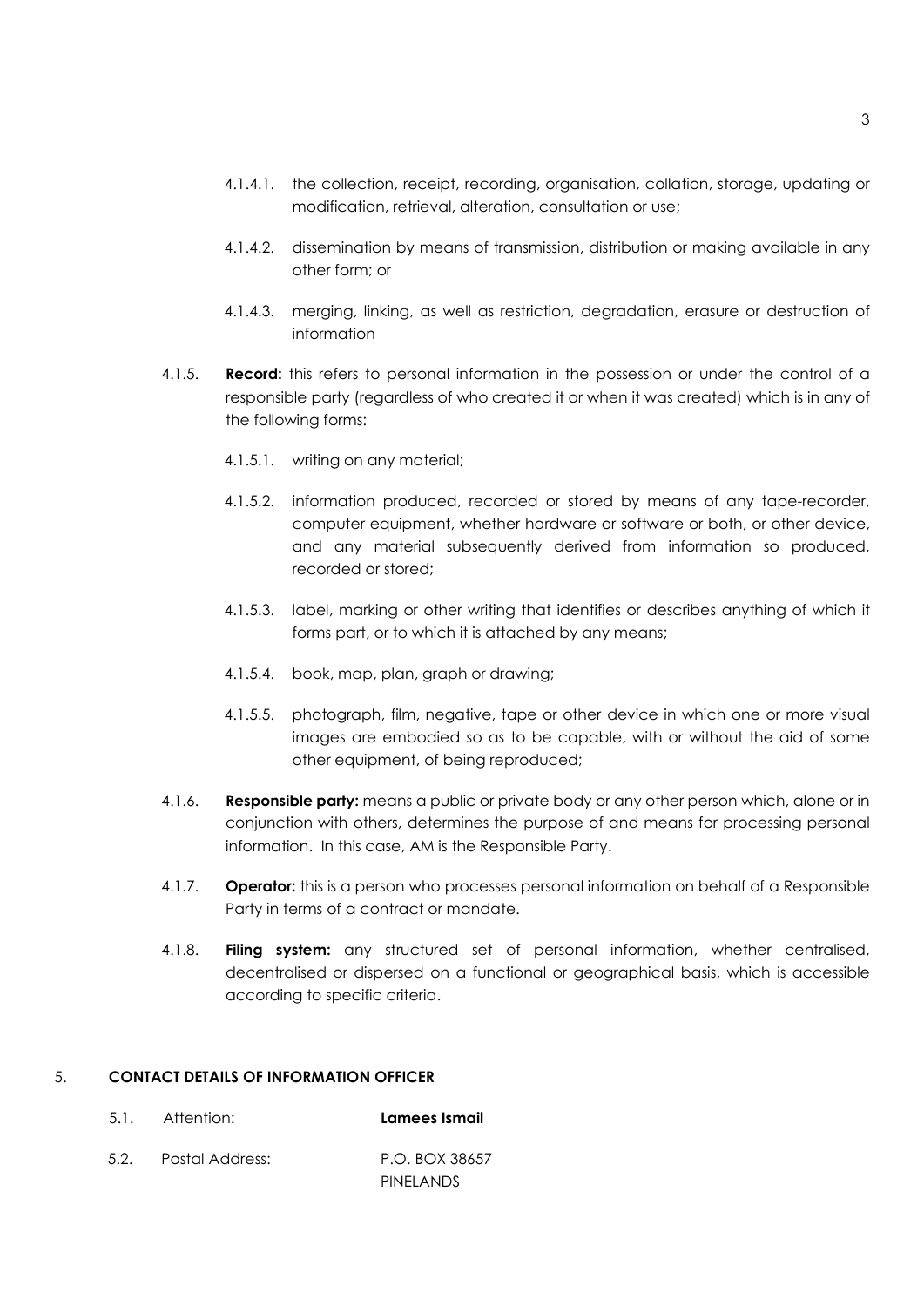CAPE TOWN 7430 SOUTH AFRICA

- 5.3. Physical address: 50 OLD MILL ROAD NDABENI CAPE TOWN 7405 SOUTH AFRICA
- 5.4. Telephone: +27 21 531 8144
- 5.5. E-mail: info@automagneto.co.za

#### 6. WHAT KIND OF PERSONAL INFORMATION IS HELD BY AM?

#### 6.1. PERSONAL INFORMATION BELONGING TO AM'S CLIENTS WHO USE AM'S SERVICES:

#### 6.1.1. Personal information belonging to juristic persons:

- 6.1.1.1. bank account details;
- 6.1.1.2. company or close corporation registration number, business logo, business e-mail addresses, the physical and postal address, telephone number and location information, AM's terms and conditions.

### 6.1.2. Personal information belonging to natural persons

- 6.1.2.1. Where customers are natural persons:
	- 6.1.2.1.1. bank account details;
	- 6.1.2.1.2. identity number, business logo, e-mail addresses, the physical and postal address, telephone number and location information, AM's terms and conditions.
- 6.1.2.2. Information belonging to natural persons who are representatives of juristic persons
	- 6.1.2.2.1. South African identity number, business e-mail address, place of employment, address of employer and personal and business telephone numbers

## 6.2. PERSONAL INFORMATION BELONGING TO EMPLOYEES OF AM

6.2.1. information relating to the name race, gender, sex, pregnancy, marital status, national, ethnic or social origin, colour, sexual orientation, age, physical and/or mental health, wellbeing, disability, religion, belief, language and birth of employees;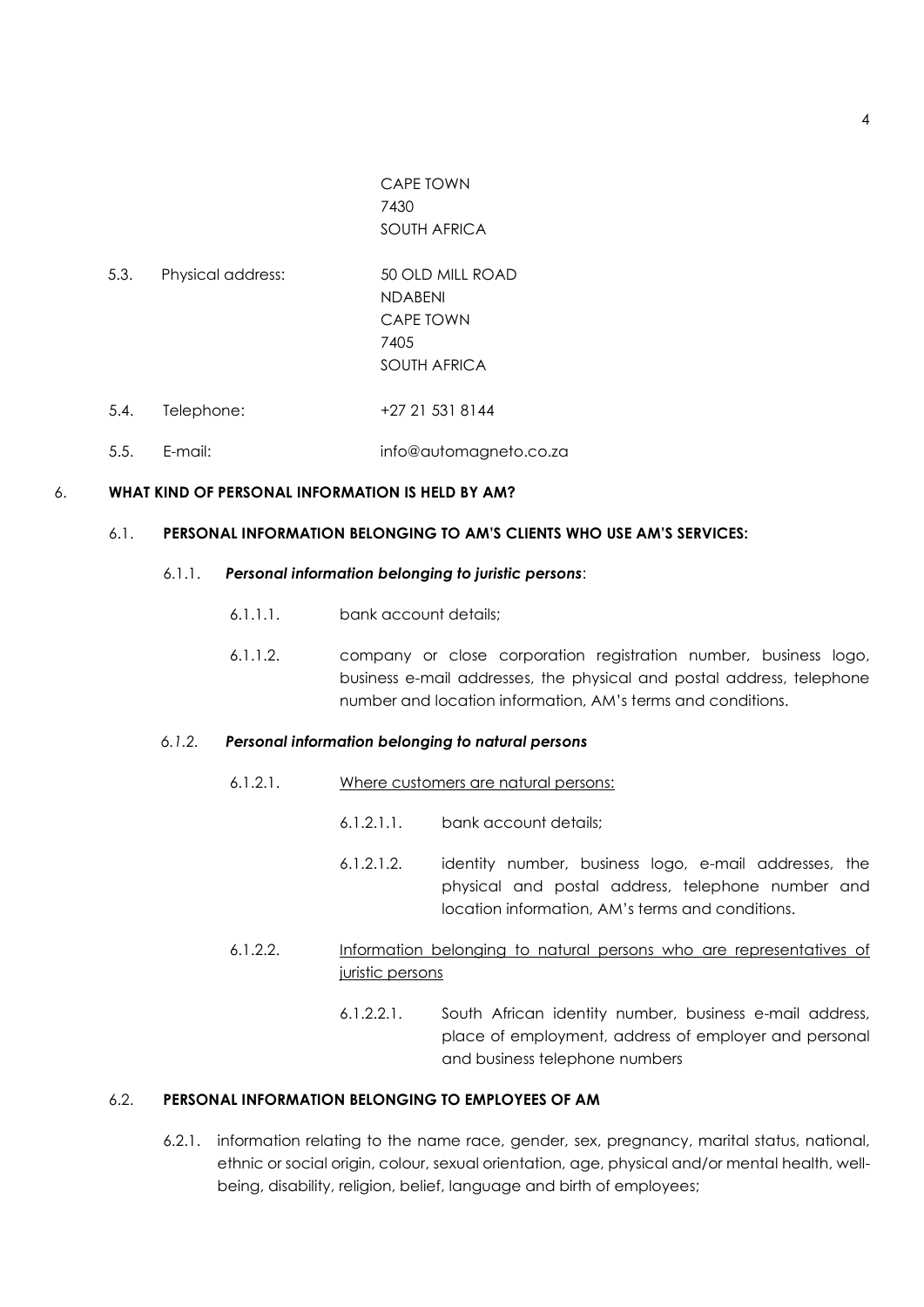- 6.2.2. information relating to the education, the medical, financial, criminal or employment history of employees;
- 6.2.3. South African identity number, personal e-mail address, physical address, personal telephone numbers, location information and online identifiers of employees;
- 6.2.4. private and confidential correspondence with employees; and
- 6.2.5. records of a personal information stored by employees in AM's physical or electronic filing system(s).

# 6.3. PERSONAL INFORMATION BELONGING TO THIRD PARTY SERVICE PROVIDERS OF AM

- 6.3.1. bank account details;
- 6.3.2. company or close corporation registration number, South African identity number, business logo, business e-mail addresses, the physical and postal address, telephone number and location information, VAT numbers.

# 7. WHY IS THE PERSONAL INFORMATION ABOVE COLLECTED BY AM AND WHAT IS IT USED FOR?

# 7.1. PERSONAL INFORMATION BELONGING TO CLIENTS OF AM

- 7.1.1. AM requires the information collected from its clients that are both natural and juristic persons to supply them with automotive electrical parts, accessories and services. AM processes the information necessary to provide these services. AM may make this information available to operators to ensure that the services are provided to the very best of AM's abilities and to the highest standards. All operators have signed documentation confirming that personal information received from AM is to be used solely to the purpose for which it is given to them. Such operators are prohibited from further processing the personal information given to them and have confirmed that they have systems in place that make sure that they are compliant with the requirements of the Act.
- 7.1.2. THE PERSONAL INFORMATION SOUGHT BY AM IS MANDATORY IN NATURE. SHOULD CLIENTS NOT PROVIDE THE PERSONAL INFORMATION SOUGHT, AM WILL NOT BE ABLE TO PROVIDE ITS SERVICES.

## 7.2. PERSONAL INFORMATION BELONGING TO EMPLOYEES OF AM

7.2.1. AM is committed to good governance and compliance. No personal information in respect of any employees will be used for any other reason besides what it is provided for. Any staff database kept by AM will be for the purpose of managing the employment relationship between AM and its employees only. No personal information pertaining to any employee will be provided to any third person unless in accordance with the Act, any relevant Labour Law legislation or with the express consent of the employee.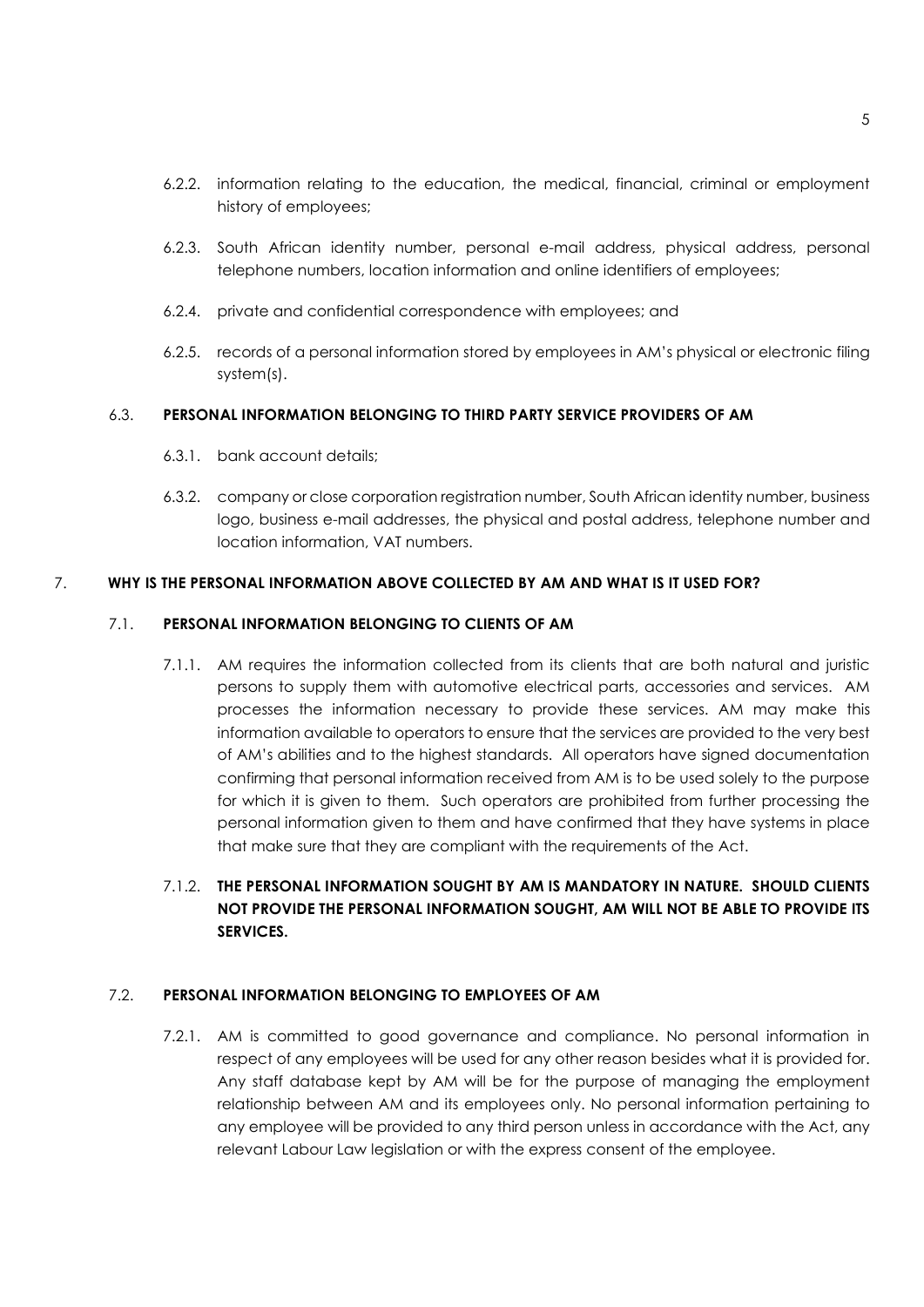# 7.3. PERSONAL INFORMATION BELONGING TO THIRD PARTY SERVICE PROVIDERS OF AM

- 7.3.1. AM requires the information collected from third party service providers that are both natural and juristic persons in order to do business with them. AM takes its compliance obligations very seriously and requires the information processed in order to conclude agreements regarding the relationship between AM and its service providers, many of whom may be operators as defined in the Act.
- 7.3.2. AM processes the information necessary in order to provide these services and to conclude these agreements. AM may make this information available to other operators to ensure that the services are provided to the very best of AM's abilities and to the highest standards for its clients. All operators and third-party service providers have signed documentation confirming that personal information received from AM and its operators is to be used solely to the purpose for which it is given to them. Such operators and third parties are prohibited from further processing the personal information given to them and have confirmed that they have systems in place that make sure that they are compliant with the requirements of the Act.
- 7.3.3. THE PERSONAL INFORMATION SOUGHT BY AM IS MANDATORY IN NATURE. SHOULD THIRD PARTIES AND OPERATORS NOT PROVIDE THE PERSONAL INFORMATION SOUGHT, AM WILL NOT BE ABLE TO CONCLUDE AGREEMENTS WITH THEM AND THEREFORE NOT DO BUSINESS WITH THEM.

# 7.4. WHERE IS THE PERSONAL INFORMATION COLLECTED BY AM STORED AND WHAT SECURITY MEASURES ARE IN PLACE?

- 7.4.1. Personal information is stored both electronically and in hard copy in AM's filing system(s).
- 7.4.2. Electronic information is encrypted and stored on a cloud based system.
- 7.4.3. AM has a physical security policy as well as a policy pertaining to the use of electronic data by employees which policies are internal and kept by the Information Officer. These policies are not available to the public save where AM is forced to make same available in terms of law so as to protect the information held by AM.

# 7.5. WHEN WILL AM MAKE PERSONAL INFORMATION AVAILABLE TO THIRD PARTIES (OTHER THAN OPERATORS)

- 7.5.1. AM will not reveal any personal information to anyone outside of AM unless:
	- 7.5.1.1. It is compelled to comply with legal and regulatory requirements or when it is otherwise allowed by law;
	- 7.5.1.2. It is in the public interest;
	- 7.5.1.3. AM needs to do so to protect their rights.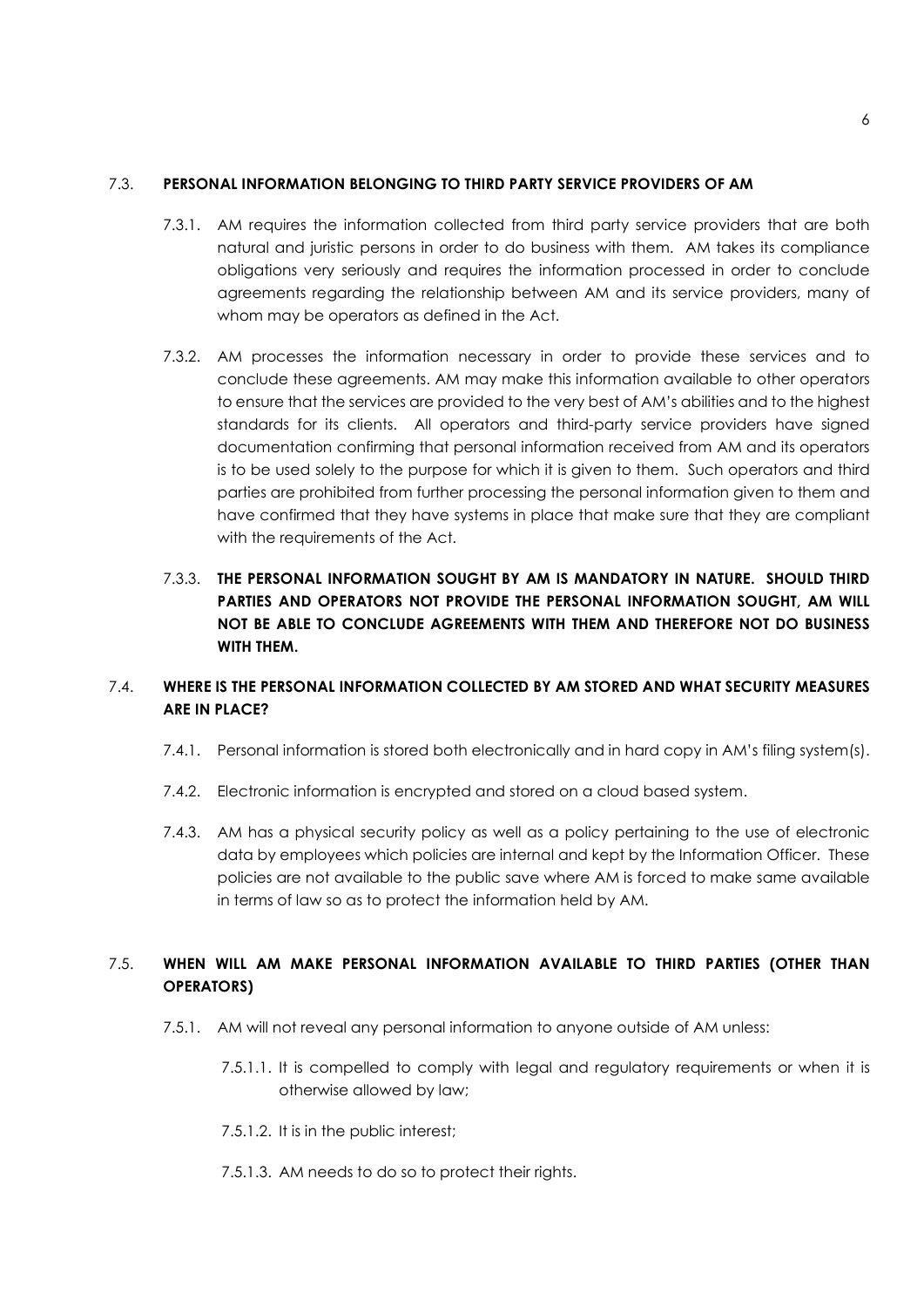- 7.5.2. AM endeavours to take all reasonable steps to keep secure any information which they hold about an individual, and to keep this information accurate and up to date. If at any time, an individual discovers that information gathered about them is incorrect, they may contact AM to have the information corrected. Where information has been disclosed to employees of AM, AM has agreements in place to ensure that compliance with confidentiality and privacy conditions.
- 7.5.3. AM recognizes the importance of protecting the privacy of information collected about individuals, in particular, information that can identify an individual ("personal information").

# 8. TRANSBORDER INFORMATION FLOWS

8.1. AM will not transmit personal information internationally, unless consent has been obtained, or it's necessary to perform our contractual obligations, and it benefits our clients or third party service providers. If personal information is transmitted internationally, we ensure that it is subject to data protection laws that are substantially similar to POPIA (e.g. European Union GDPR and other country specific information privacy protection laws).

## 9. FOR HOW LONG IS PERSONAL INFORMATION KEPT BY AM?

## 9.1. COMPANIES ACT NO. 71 OF 2008, as amended:

The Companies Act as amended requires records must be kept "in written form, or other form or manner that allows that information to be converted into written form within a reasonable time." Such as the following for an indefinite period:

- 9.1.1. Notice of Incorporation (Registration certificate);
- 9.1.2. Certificate of change of name (if any);
- 9.1.3. Memorandum of Incorporation and alterations or amendments;
- 9.1.4. Rules;
- 9.1.5. Register of company secretary and auditors;
- 9.1.6. Regulated companies (companies to which chapter 5, part B, C and Takeover Regulations apply) register of disclosures of person who holds beneficial interest equal to or in excess of 5% of the securities of that class issued;
- 9.1.7. Security register and uncertificated securities register.

The following records for 7 years: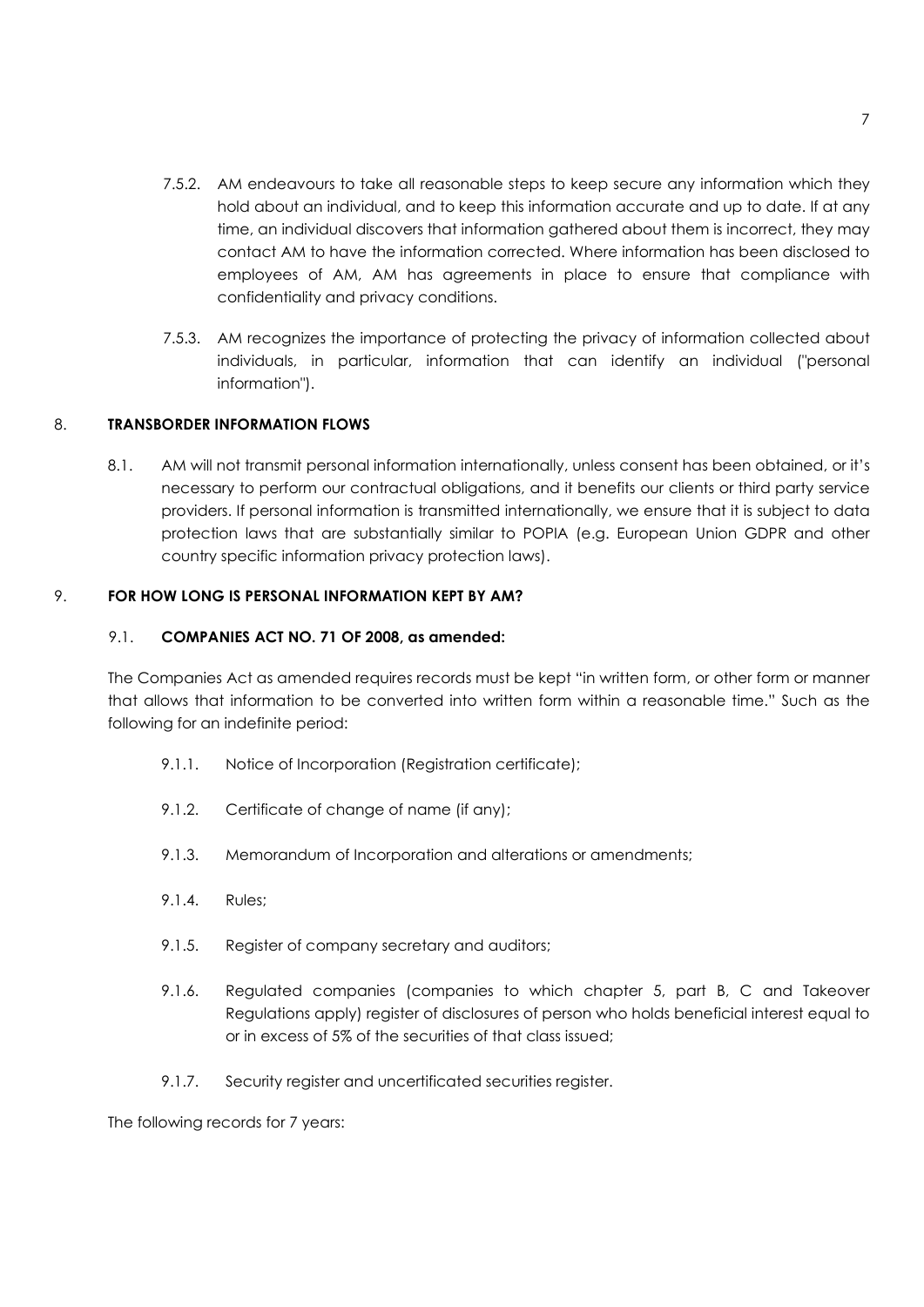- 9.1.8. Notice and minutes of all shareholders meeting including Resolutions adopted and documents made available to holders of securities;
- 9.1.9. Copies of reports presented at the annual general meeting of the company;
- 9.1.10. Copies of annual financial statements;
- 9.1.11. Copies of accounting records;
- 9.1.12. Record of directors and past directors, after the director has retired from the company;
- 9.1.13. Written communication to holders of securities;
- 9.1.14. Minutes and resolutions of directors' meetings, audit committee and directors' committees.

## 9.2. CLOSED CORPORATION ACT NO. 69 OF 1984, as amended:

The Closed Corporation Act as amended requires that hardcopies and/or electronic copies of the following documents are kept for a total of 15 years:

- 9.2.1. Accounting records, including supporting schedules to accounting records and ancillary accounting records;
- 9.2.2. Annual financial statements, including annual accounts and the report of the accounting officer;

The following documentation is required to be kept for an indefinite period:

- 9.2.3. Record of Members and past members, after the member has retired from the company;
- 9.2.4. Minutes and resolutions of the members of the company.

## 9.3. CONSUMER PROTECTION ACT NO. 68 OF 2008, as amended:

The Consumer Protection Act seeks to protect the interests of Consumers and as such requires AM as a service provider to retain and maintain the following records of consumers for a period of 3 years:

- 9.3.1. Full names, physical address, postal address and contact details;
- 9.3.2. ID number and reaistration number:
- 9.3.3. Contact details of public officer in case of a juristic person;
- 9.3.4. Service rendered;
- 9.3.5. Intermediary fee;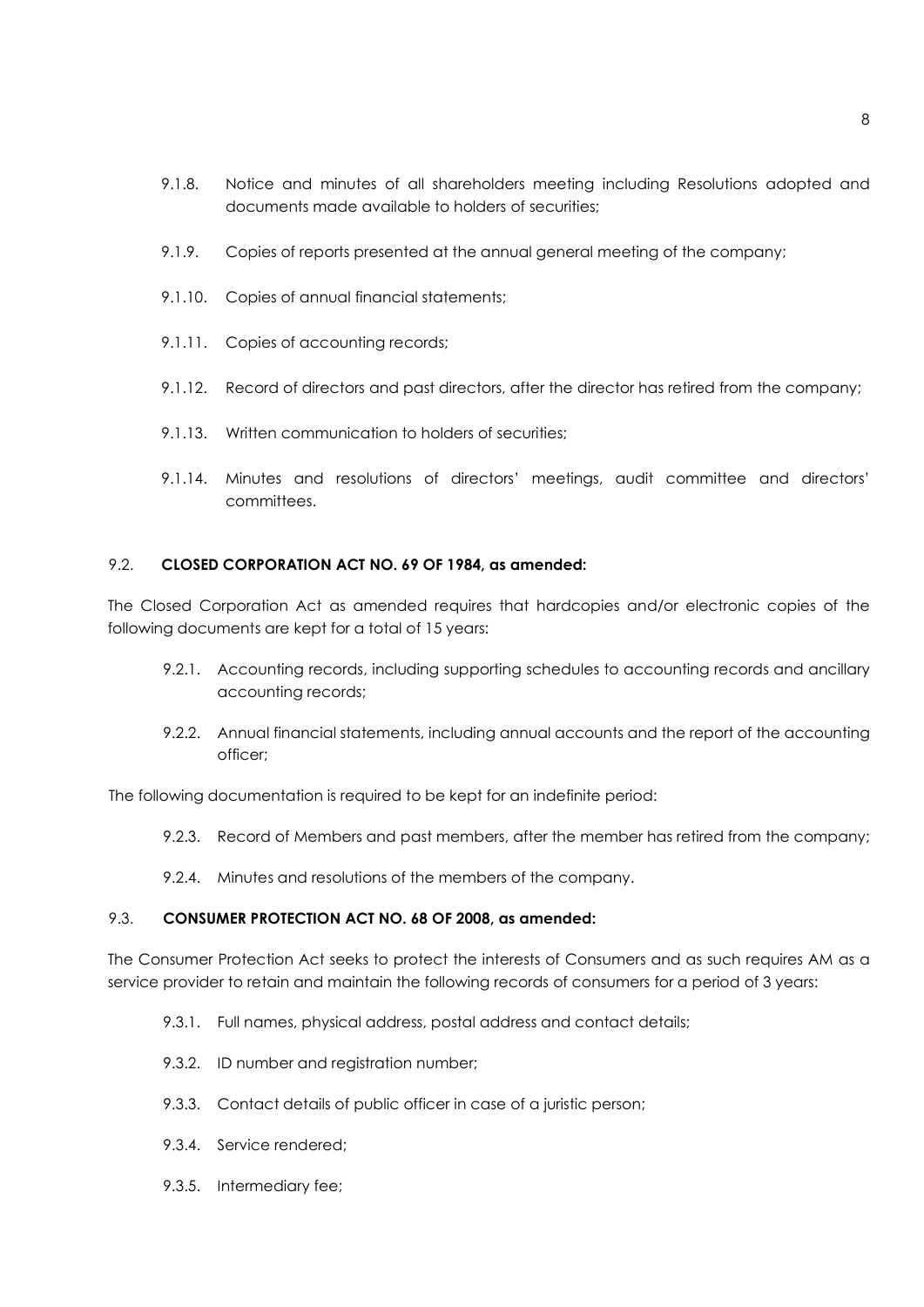- 9.3.6. Cost to be recovered from the consumer:
- 9.3.7. Frequency of accounting to the consumer;
- 9.3.8. Amounts, sums, values, charges, fees, remuneration specified in monetary terms;
- 9.3.9. Disclosure in writing of a conflict of interest by the intermediary in relevance to goods or service to be provided;
- 9.3.10. Record of advice furnished to the consumer reflecting the basis on which the advice was given;
- 9.3.11. Written instruction sent by the intermediary to the consumer;
- 9.3.12. Conducting a promotional competition refer to Section 36(11) (b) and Regulation 11 of Promotional Competitions;
- 9.3.13. Documents in respect of Section 45 and Regulation 31 for Auctions.

#### 9.4. COMPENSATION FOR OCCUPATIONAL INJURIES AND DISEASES ACT NO. 130 OF 1993:

Section 81(1) and (2) of the Compensation for Occupational Injuries and Diseases Act requires a retention period of 4 years for the documents mentioned below:

- 9.4.1. Register, record or reproduction of the earnings, time worked, payment for piece work and overtime and other prescribed particulars of all the employees.
- 9.4.2. Section 20(2) documents with a required retention period of 3 years:
- 9.4.3. Health and safety committee recommendations made to an employer in terms of issues affecting the health of employees and of any report made to an inspector in terms of the recommendation;
- 9.4.4. Records of incidents reported at work.

# 9.5. BASIC CONDITIONS OF EMPLOYMENT ACT NO. 75 OF 1997:

The Basic Conditions of Employment Act requires a retention period of 3 years for the documents mentioned below:

- 9.5.1. Written particulars of an employee after termination of employment;
- 9.5.2. Employee's name and occupation;
- 9.5.3. Time worked by each employee;
- 9.5.4. Remuneration paid to each employee;
- 9.5.5. Date of birth of any employee under the age of 18 years.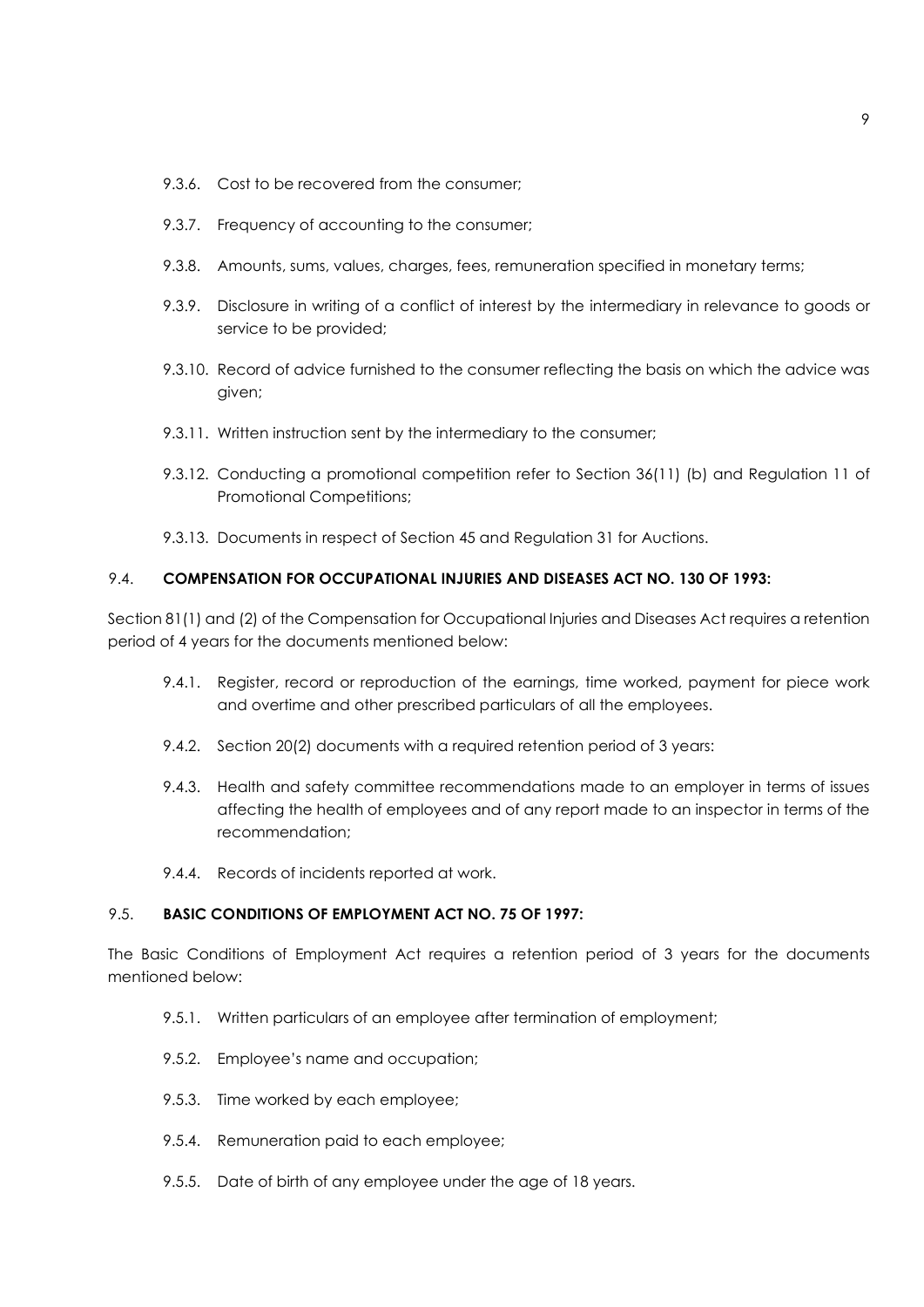## 9.6. EMPLOYMENT EQUITY ACT NO. 55 OF 1998:

- 9.6.1. Section 26 and the General Administrative Regulations, 2014, requires a retention period of 3 years for the documents mentioned below:
- 9.6.2. Records in respect of the company's workforce, employment equity plan and other records relevant to compliance with the Act;

# 9.7. UNEMPLOYMENT INSURANCE ACT NO. 63 OF 2002:

Section 56(2)(c) requires a retention period of 5 years, from the date of submission, for the documents mentioned below:

9.7.1. personal records of each of their current employees in terms of their names, identification number, monthly remuneration and address where the employee is employed.

# 10. ACCESS TO AND CORRECTION OF INFORMATION

- 10.1. Clients, employees and third parties have the right to access the personal information AM holds about them. Clients and other people whose data AM holds also have the right to ask AM to update, correct or delete their personal information on reasonable grounds. Once a client or such other person objects to the processing of their personal information, AM may no longer process said personal information unless AM is obliged to in terms of its contractual obligations. AM will take all reasonable steps to confirm its clients' identity before providing details of their personal information or making changes to their personal information;
- 10.2. All employees have a duty of confidentiality in relation to the Company and clients. Information on clients: Our clients' right to confidentiality is protected in the Constitution and in terms of ECTA. Information may be given to a 3rd party if the client has consented in writing to that person receiving the information or if it is required by law.
- 10.3. If AM duly and diligently searches for a record and it is believed that the record either does not exist or cannot be found, the client or requester will be notified accordingly. This notification will include the steps that were taken the attempt to locate the record.

# 11. DELETION AND DESTRUCTION OF INFORMATION

11.1. Clients, employees and third parties have the right to access the personal information AM holds about them. Clients and other people whose data AM holds also have the right to ask AM to update, correct or delete their personal information on reasonable grounds. Once a client or such other person objects to the processing of their personal information, AM may no longer process said personal information unless AM is obliged to in terms of its contractual obligations. AM will take all reasonable steps to confirm its clients' identity before providing details of their personal information or making changes to their personal information.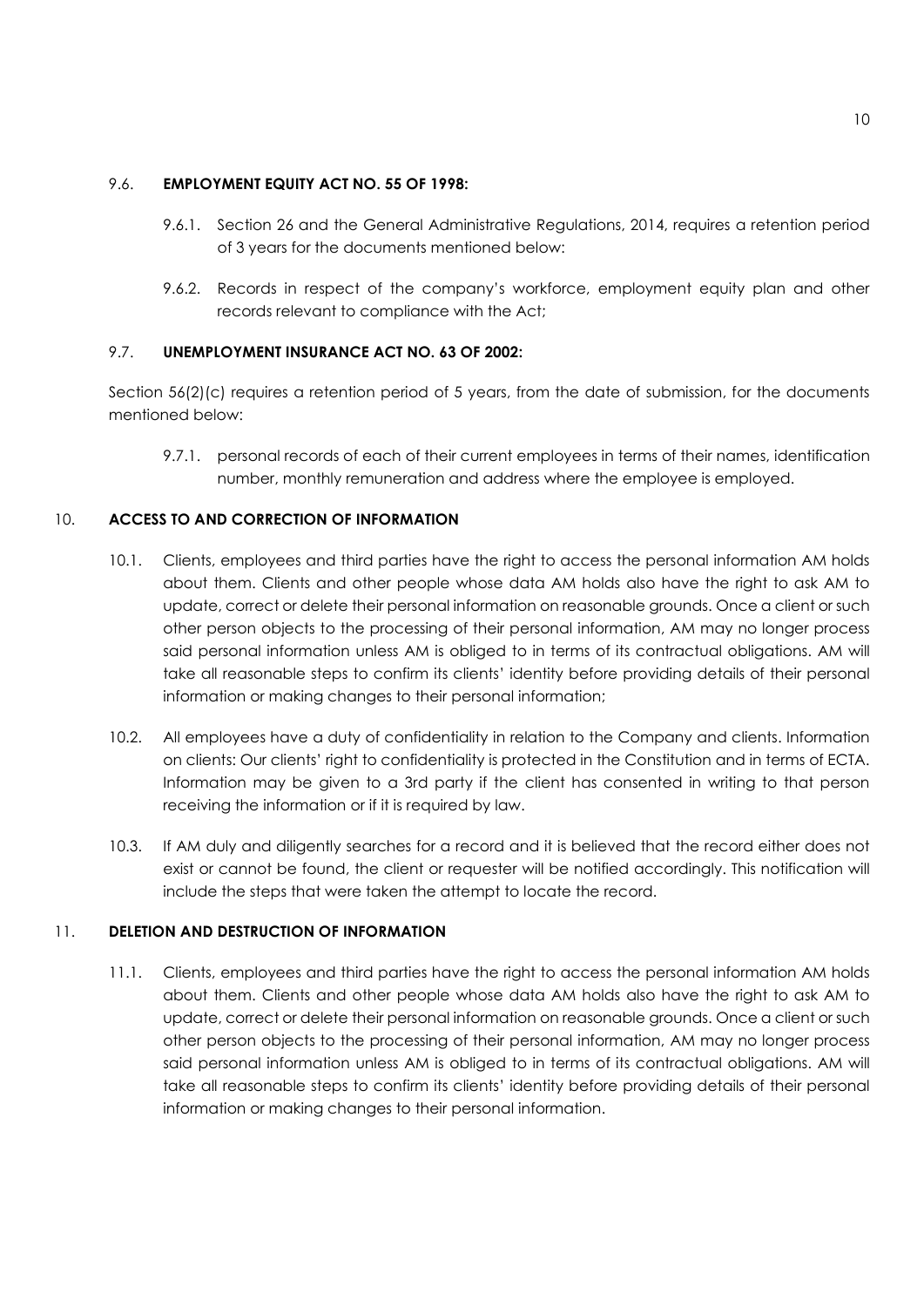### 12. FORM OF REQUEST

- 12.1. The requester must use the prescribed form to make the request for access to a record. This must be made to the information officer. This request must be made to the address, or electronic mail address of the information officer.
- 12.2. The requester must provide sufficient detail on the request form to enable the information officer to identify the record and the requester. The requester should also indicate which form of access is required. The requester should also indicate if he or she wishes to be informed in any other manner and state the necessary particulars to be so informed.
- 12.3. The requester must identify the right that he or she is seeking to exercise or protect and provide an explanation as to why the requested record is required for the exercise or protection of that right.
- 12.4. If a request is made on behalf of a person, the requester must submit proof of the capacity in which the requester is making the request to the satisfaction of the information officer.
- 12.5. The form in which a request to access personal information is made can be found in Annexure A at the end of this policy document.
- 12.6. The form in which a request to object, correct, delete/destroy personal information is made can be found in **Annexure B** at the end of this policy document.

#### 13. FEES

- 13.1. The information officer must notify the requester (other than a personal requester) by notice, requiring the requester to pay the relevant fee before further processing the request. A personal requester does not pay such fee.
- 13.2. The requester may lodge an application to the court against the tender or payment of the request fee.
- 13.3. The information officer will then decide on the request and notify the requester in the required form.
- 13.4. If the request is granted then a further access fee must be paid for the search, reproduction, preparation and for any time that had exceeded the prescribed hours to search and prepare the record for disclosure.

### 14. AVAILABILITY OF THE MANUAL

14.1. The manual is available for inspection at the offices of AM free of charge, a copy is made available on AM's website, alternatively a copy may be requested from AM's information officer.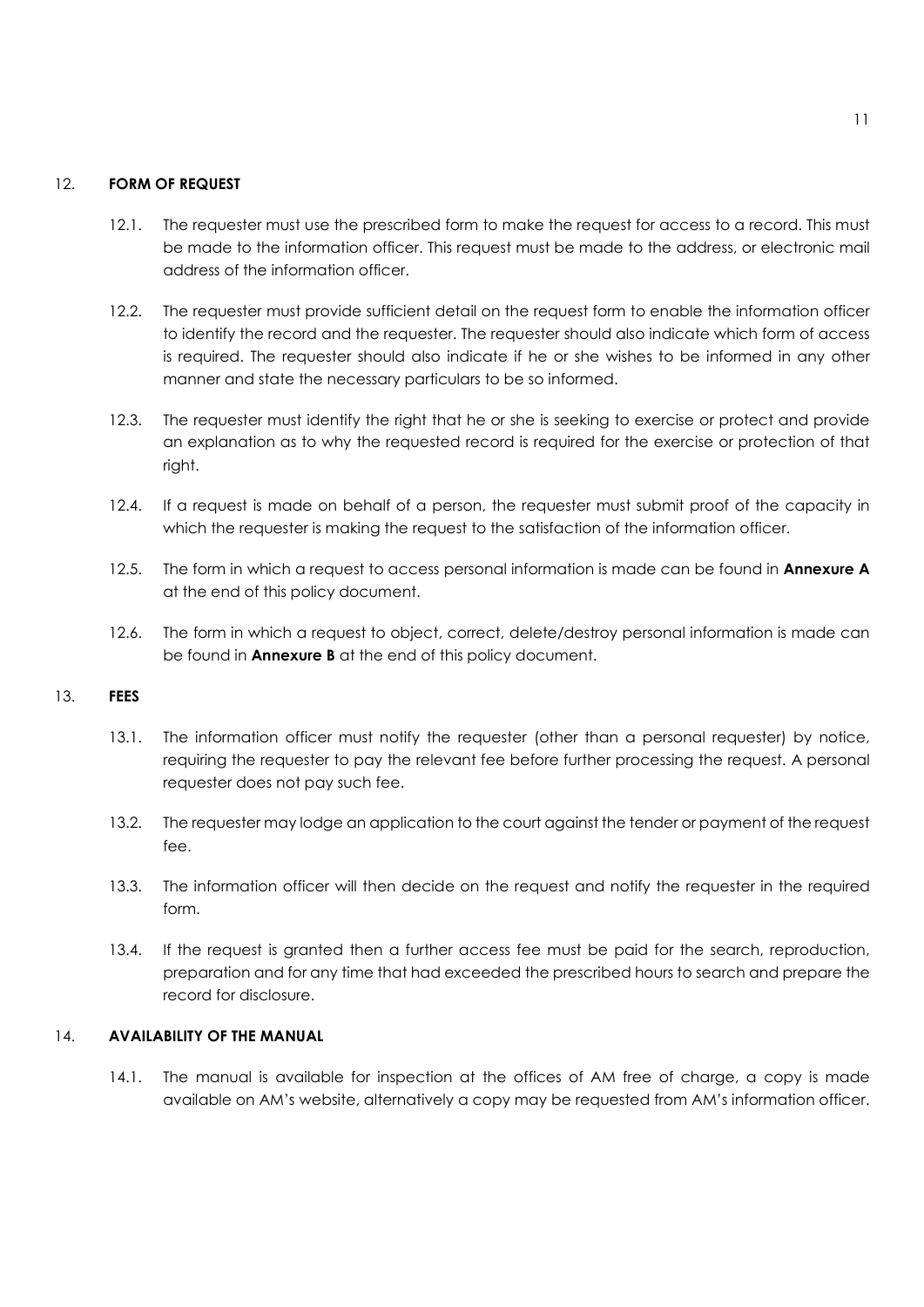## 15. AMENDMENTS TO THIS POLICY

15.1. Amendments to, or a review of this Policy, will take place on an ad hoc basis. Clients are advised to access AM's website periodically to keep abreast of any changes. Where material changes take place, these will be posted on our website. Unless otherwise stated, the current version of this Policy posted on our website shall supersede and replace all previous versions of this Policy.

Signed at the cape Town this the cape of the cape of the 2021.

INFORMATION OFFICER

\_\_\_\_\_\_\_\_\_\_\_\_\_\_\_\_\_\_\_\_\_\_\_\_\_\_\_\_\_\_\_\_\_\_\_\_\_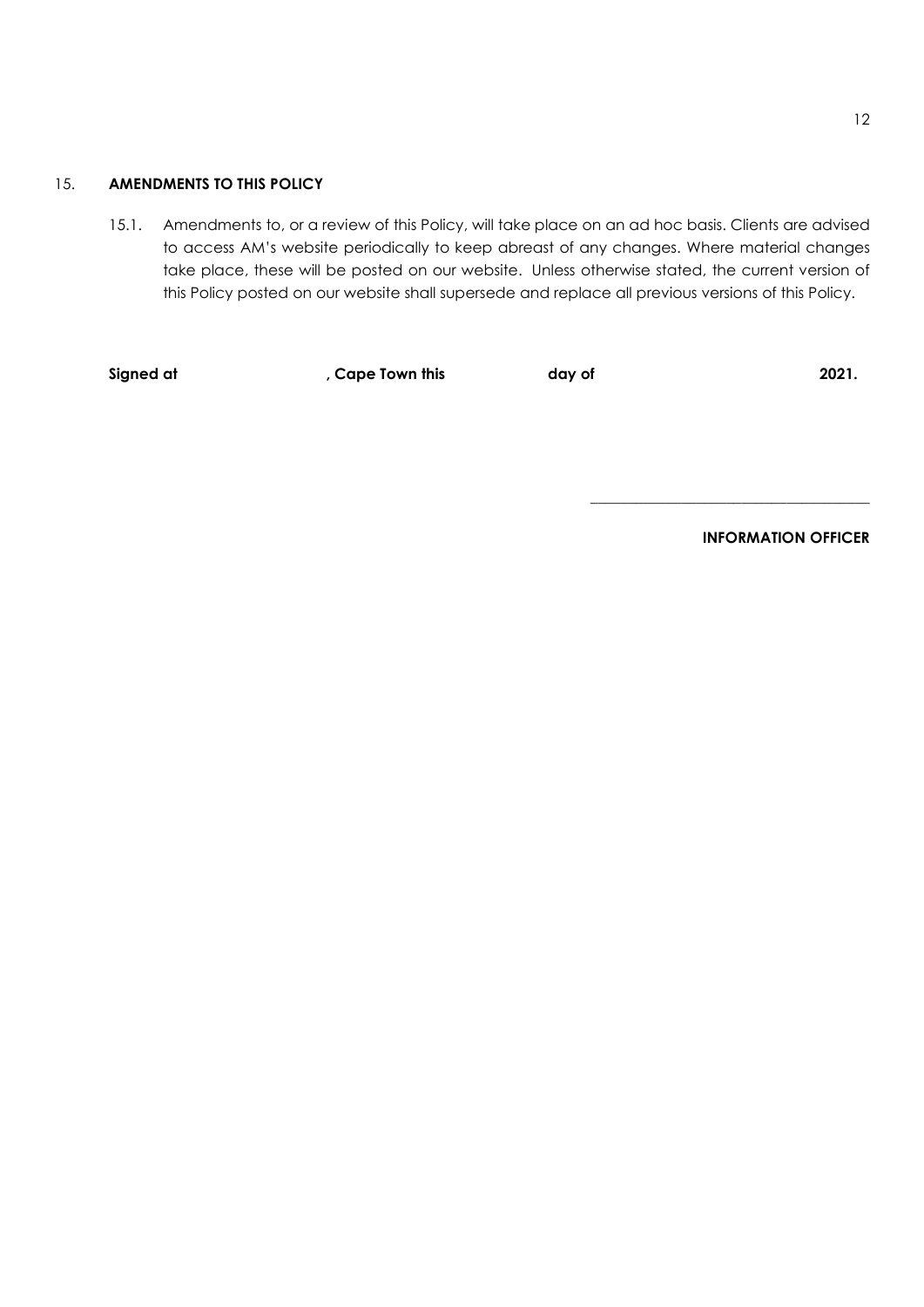## ANNEXURE A

# PRESCRIBED FEES AND FORMS IN RESPECT OF PRIVATE BODIES

# The prescribed forms and fees for requests to private bodies, are available on the website of the Department of Justice and Constitutional Development, www.doj.gov.za.

# FORM C

## REQUEST FOR ACCESS TO RECORD OF PRIVATE BODY

(Section 53(1) of the Promotion of Access to Information Act, 2000

(Act No. 2 of 2000)

[Regulation 10]

## A. Particulars of private body

The Head:

#### B. Particulars of person requesting access to the record

(a) The particulars of the person who requests access to the record must be given below.

(b) The address and/or fax number in the Republic to which the information is to be sent must be given.

(c) Proof of the capacity in which the request is made, if applicable, must be attached.

| Full names and surname: |  |
|-------------------------|--|
|                         |  |
|                         |  |
| Identity number:        |  |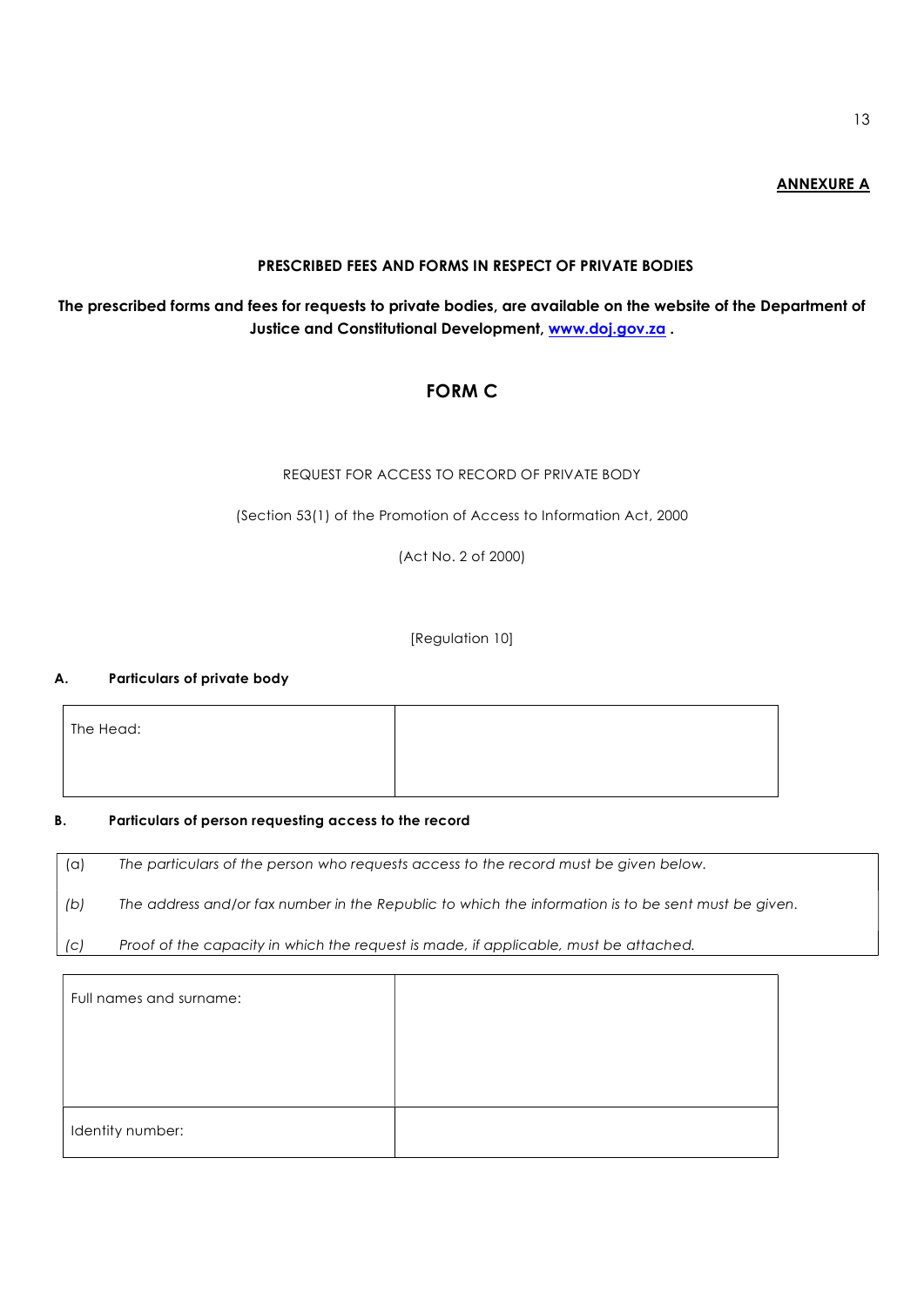| Postal address:                                                            |  |
|----------------------------------------------------------------------------|--|
|                                                                            |  |
|                                                                            |  |
| Telephone number:                                                          |  |
| E-mail address:                                                            |  |
| Capacity in which request is made when made<br>on behalf of another person |  |

# C. Particulars of person on whose behalf request is made

| person.                 | This section must be completed ONLY if a request for information is made on behalf of another |
|-------------------------|-----------------------------------------------------------------------------------------------|
| Full names and surname: |                                                                                               |
| Identity number:        |                                                                                               |

# D. Particulars of record

 $\overline{1}$ 

| Provide full particulars of the record to which access is requested, including the reference number |
|-----------------------------------------------------------------------------------------------------|
| if that is known to you, to enable the record to be located.                                        |

- b. If the provided space is inadequate, please continue on a separate folio and attach it to this form.
- c. The requester must sign all the additional folios.

| Description of record or relevant part of the<br>record: |  |
|----------------------------------------------------------|--|
| Reference number, if available:                          |  |
| Any further particulars of record:                       |  |

٦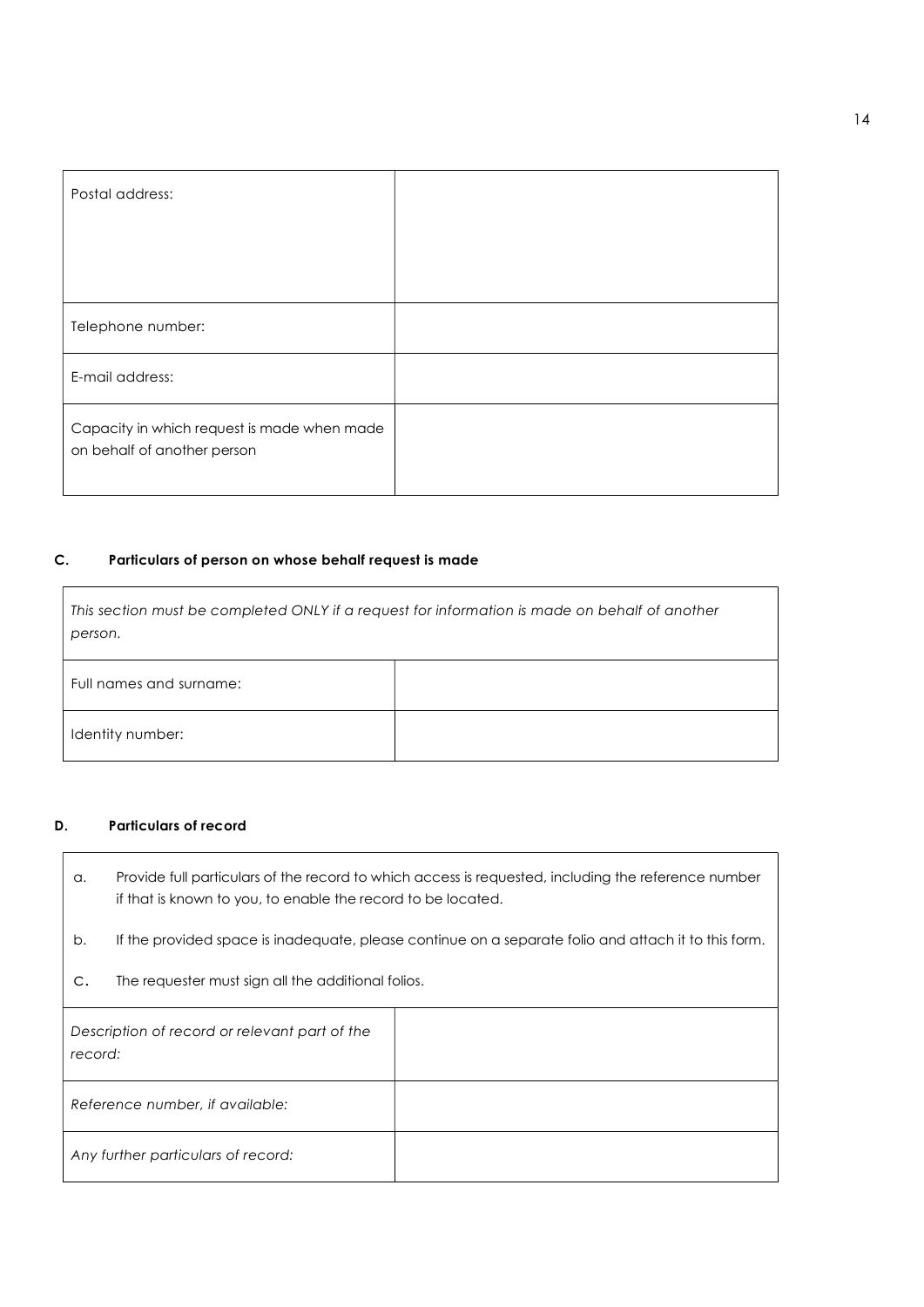#### E. Fees

- a. A request for access to a record, other than a record containing personal information about yourself, will be processed only after a request fee has been paid.
- b. You will be notified of the amount required to be paid as the request fee.
- c. The fee payable for access to a record depends on the form in which access is required and the reasonable time required to search for and prepare a record.
- d. If you qualify for exemption of the payment of any fee, please state the reason for exemption.

Reason for exemption from payment of fees:

#### F. Form of access to record

| If you are prevented by a disability to read, view or listen to the record in the form of access provided for in<br>I to 4 hereunder, state your disability and indicate in which form the record is require |                                  |
|--------------------------------------------------------------------------------------------------------------------------------------------------------------------------------------------------------------|----------------------------------|
| Disability:                                                                                                                                                                                                  | Form in which record is required |
| Form in which record is required:                                                                                                                                                                            |                                  |

Mark the appropriate box with an X.

# NOTES:

- (a) Compliance with your request in the specified form may depend on the form in which the record is available.
- (b) Access in the form requested may be refused in certain circumstances. In such a case you will be informed if access will be granted in another form.
- (c) The fee payable for access for the record, if any, will be determined partly by the form in which access is requested.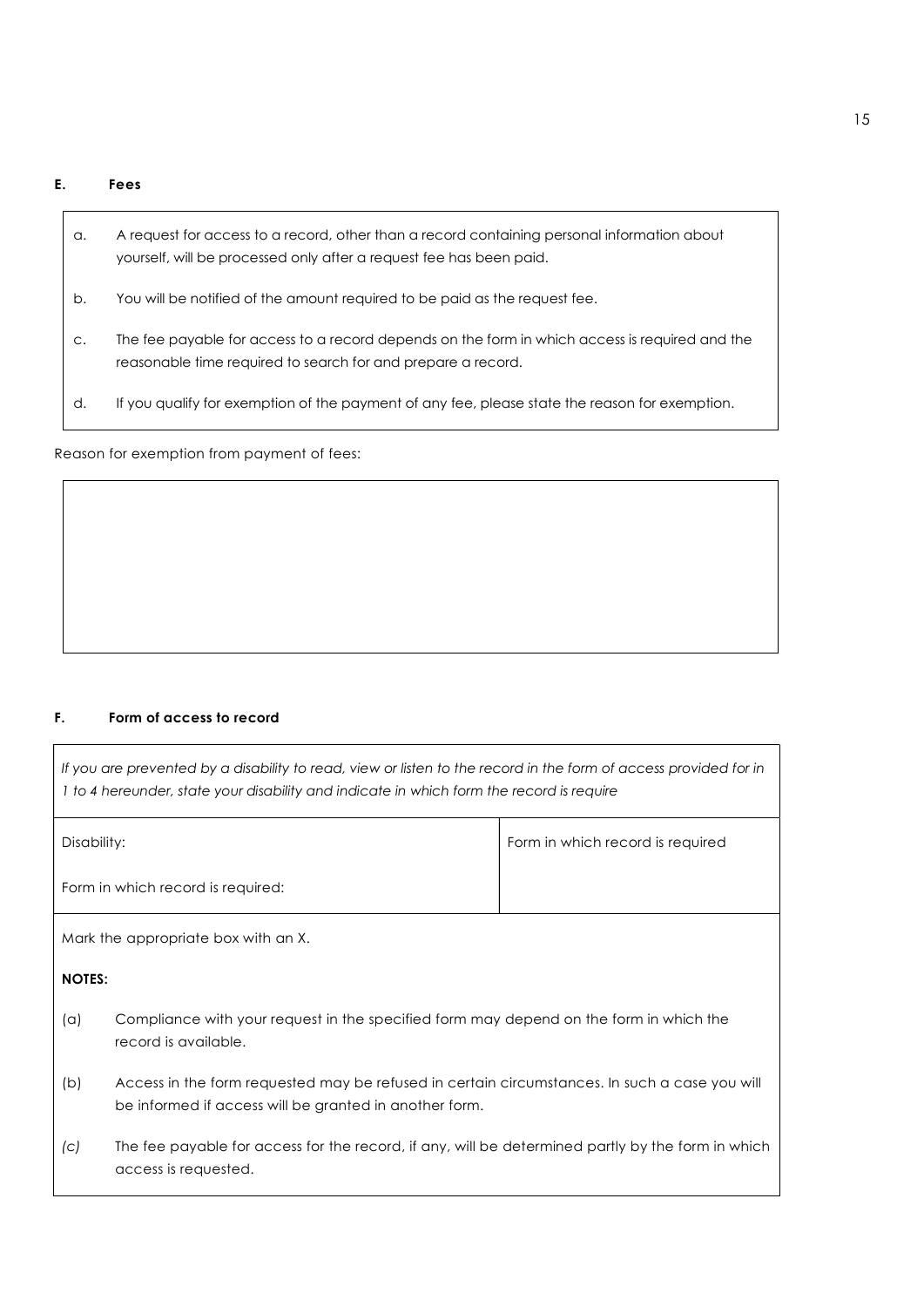|     | 1. If the record is in written or printed form: |                                                                                                |  |  |                      |                                 |
|-----|-------------------------------------------------|------------------------------------------------------------------------------------------------|--|--|----------------------|---------------------------------|
|     | copy of                                         | inspection of record                                                                           |  |  |                      |                                 |
|     | 2. If record consists of visual images          |                                                                                                |  |  |                      |                                 |
|     |                                                 | this includes photographs, slides, video recordings, computer-generated images, sketches, etc) |  |  |                      |                                 |
|     | view the images                                 | copy of the images"                                                                            |  |  | transcription of the |                                 |
|     |                                                 |                                                                                                |  |  | images*              |                                 |
|     |                                                 | 3. If record consists of recorded words or information which can be reproduced in sound:       |  |  |                      |                                 |
|     | listen to the soundtrack                        | transcription of soundtrack*                                                                   |  |  |                      |                                 |
|     | audio<br>cassette                               | written or printed document                                                                    |  |  |                      |                                 |
|     |                                                 | 4. If record is held on computer or in an electronic or machine-readable form:                 |  |  |                      |                                 |
|     | printed copy of record*                         | printed copy of<br>information                                                                 |  |  |                      | copy in computer readable form* |
|     |                                                 | derived from the record"                                                                       |  |  |                      | (stiffy or compact disc)        |
| the |                                                 | 'If you requested a copy or transcription of a record (above), do you wish                     |  |  |                      |                                 |
|     | copy or transcription to be posted to you?      |                                                                                                |  |  | <b>YES</b>           | <b>NO</b>                       |
|     | Postage is payable.                             |                                                                                                |  |  |                      |                                 |

## G Particulars of right to be exercised or protected

If the provided space is inadequate, please continue on a separate folio and attach it to this form. The requester must sign all the additional folios.

a. Indicate which right is to be exercised or protected: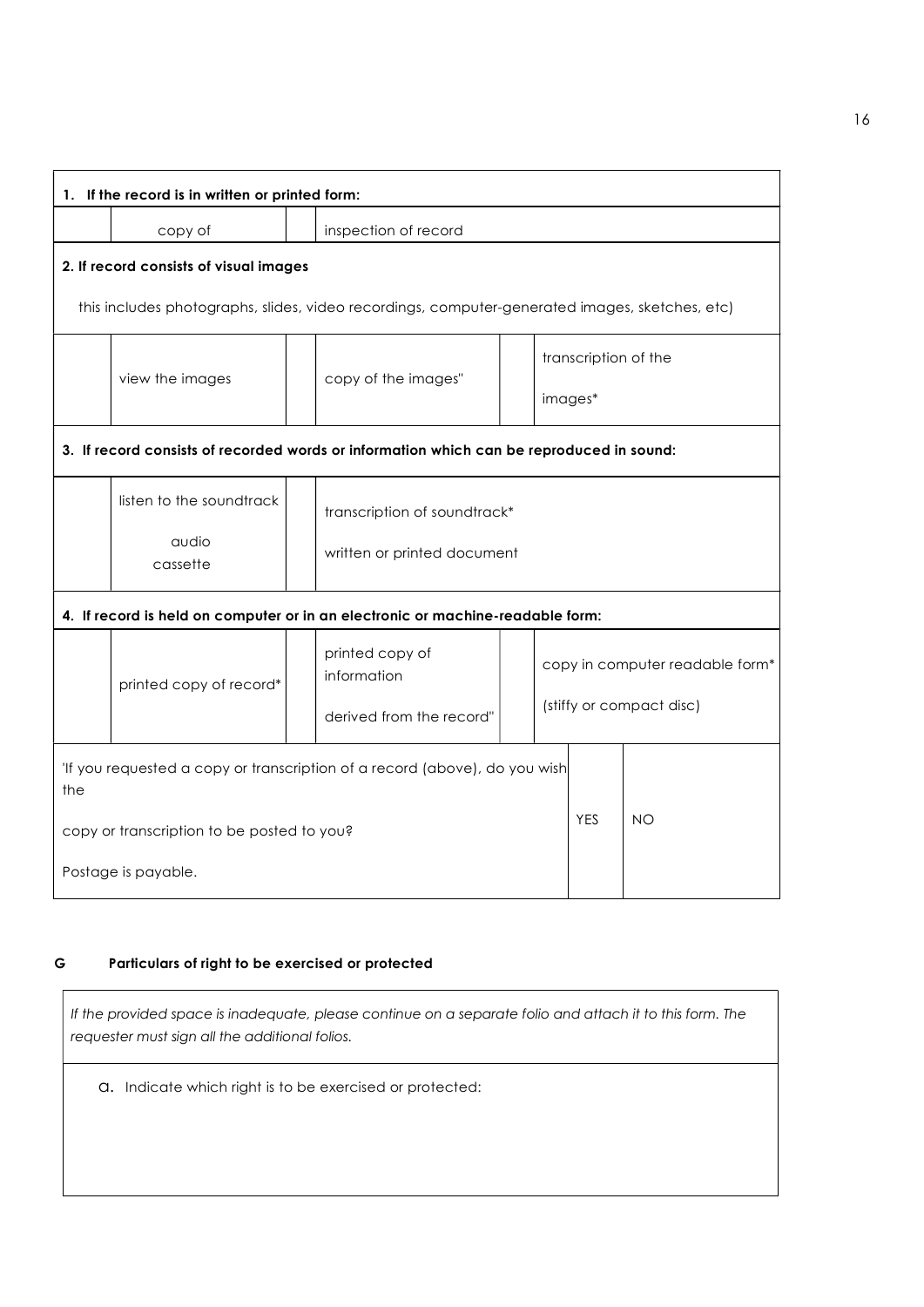| b. Explain why the record requested is required for the exercise or protection of the<br>aforementioned right: |
|----------------------------------------------------------------------------------------------------------------|

#### H. Notice of decision regarding request for access

You will be notified in writing whether your request has been approved/denied. If you wish to be informed in another manner, please specify the manner and provide the necessary particulars to enable compliance with your request.

How would you prefer to be informed of the decision regarding your request for access to the record?

Signed at…………………………. This………… day of …………………………….20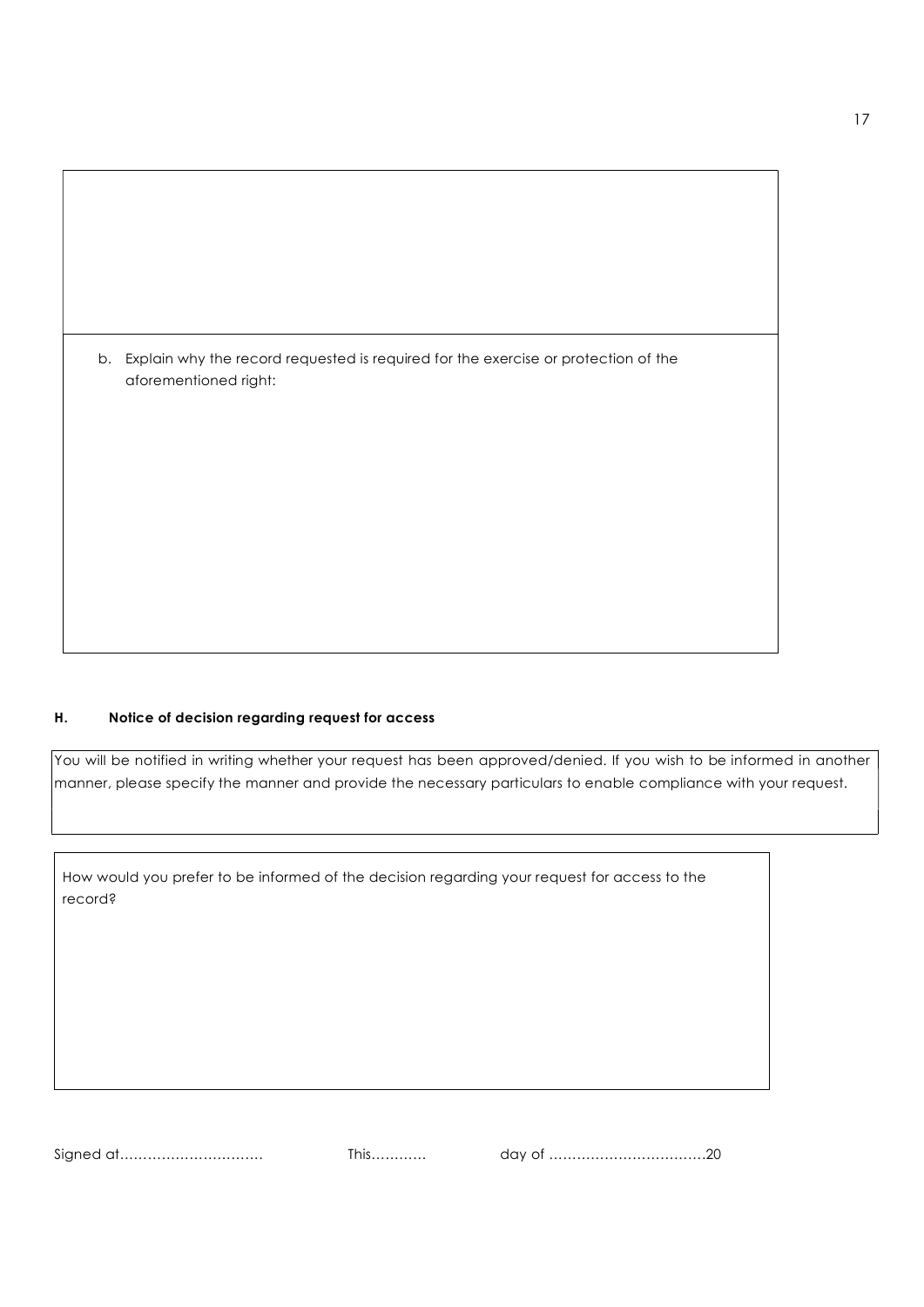# SIGNATURE OF REQUESTER / PERSON ON

\_\_\_\_\_\_\_\_\_\_\_\_\_\_\_\_\_\_\_\_\_\_\_\_\_\_\_\_\_\_\_\_\_\_\_\_\_

WHOSE BEHALF REQUEST IS MADE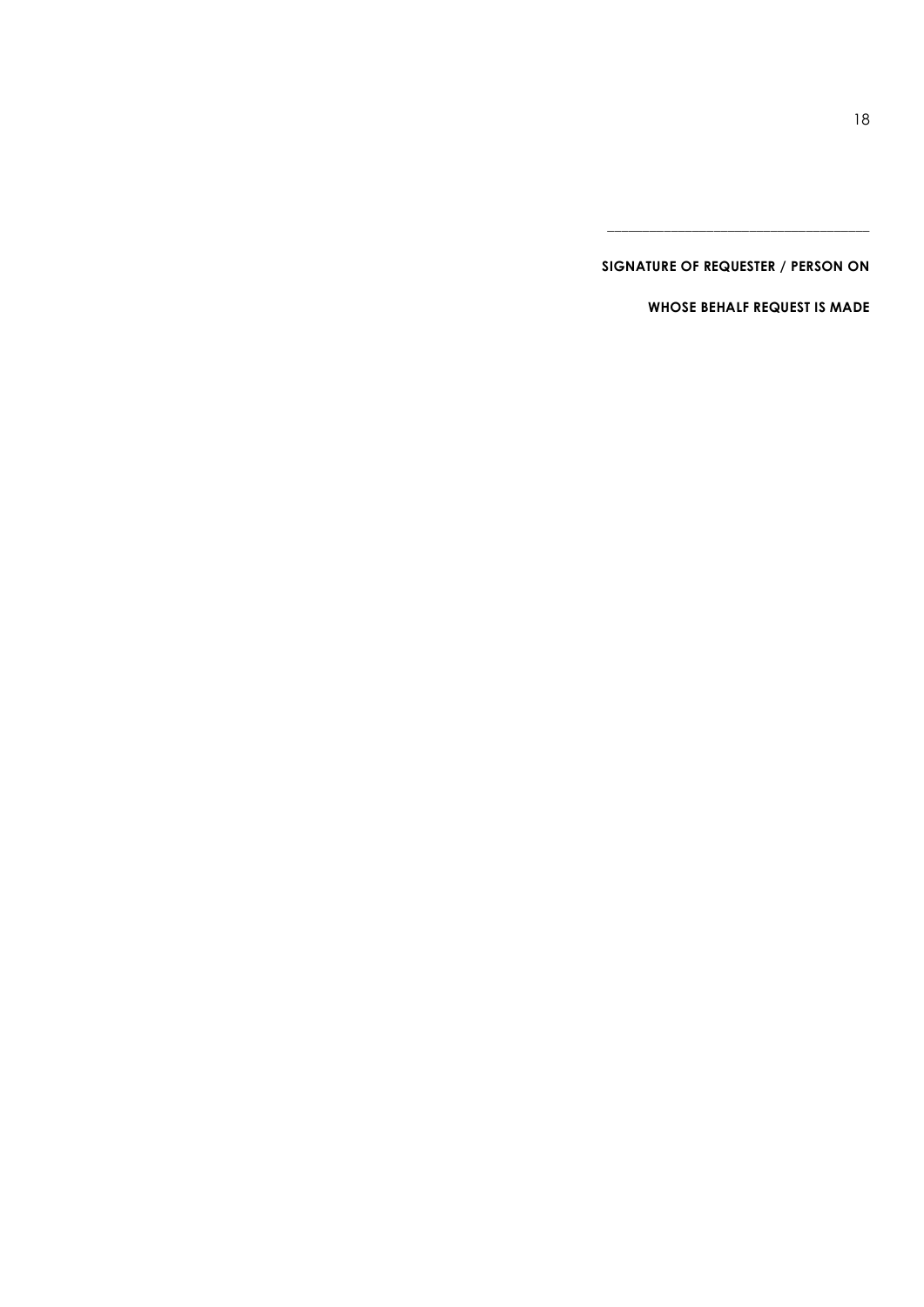## ANNEXURE B

# REQUEST FOR ACTION IN RESPECT OF PERSONAL INFORMATION

#### **Confidential**

| <b>Privacy Notice:</b>                                                                                                                                                                                                     |  |
|----------------------------------------------------------------------------------------------------------------------------------------------------------------------------------------------------------------------------|--|
| We are collecting your personal information, so that we can act on your request to exercise your rights in<br>respect of your personal information. For this purpose and only when required, we may share this data within |  |
| AM, and with other third parties that process your personal data in conjunction with us or on our behalf. To                                                                                                               |  |
| read our Data Protection Policy, please visit https://www.automagneto.co.za/.                                                                                                                                              |  |
| Mark the appropriate box with an "x" and complete only the relevant sections of this form:                                                                                                                                 |  |
| $\Box$ Objection to the processing of personal information (complete sections B, C, D and G)                                                                                                                               |  |
| $\Box$ Request to correct or delete/destroy personal information that is in the possession of or under the control of the responsible party (complete sections B, C, E and G)                                              |  |

Request to delete/destroy personal information that is in the possession of or under the control of the responsible party  $^\mathsf{I}$  and who is no longer authorized to retain the record of information (complete sections B, C, F and G)

## (A) PARTICULARS OF RESPONSIBLE PARTY

Name: AM

Physical address: 50 OLD MILL ROAD, NDABENI, CAPE TOWN, 7405

Contact number: +27 21 531 8144

Email address: info@automagneto.co.za

- (B) PARTICULARS OF THE DATA SUBJECT WHO THE REQUEST PERTAINS TO
- (a) The particulars of the data subject who the request pertains to must be recorded below.
- (b) Proof of the capacity in which the request is made must be attached e.g. copy of Identity Document (ID) or Passport, or Affidavit. Certified copies must not be older than three months.

| Full name and Surname/Registered<br>name, ifjuristic entity |  |
|-------------------------------------------------------------|--|
| <b>ID/Passport</b>                                          |  |
| Number/Registration number, if<br>juristic entity           |  |

| Please indicate how you would like to be contacted by marking the appropriate box with an "X", and providing<br>the relevant contact<br>details in the space provided: |
|------------------------------------------------------------------------------------------------------------------------------------------------------------------------|
| Residential / Postal / Business<br>Telephone/Mobile<br>e-Mail<br>Address                                                                                               |
| Contact details:                                                                                                                                                       |
|                                                                                                                                                                        |
|                                                                                                                                                                        |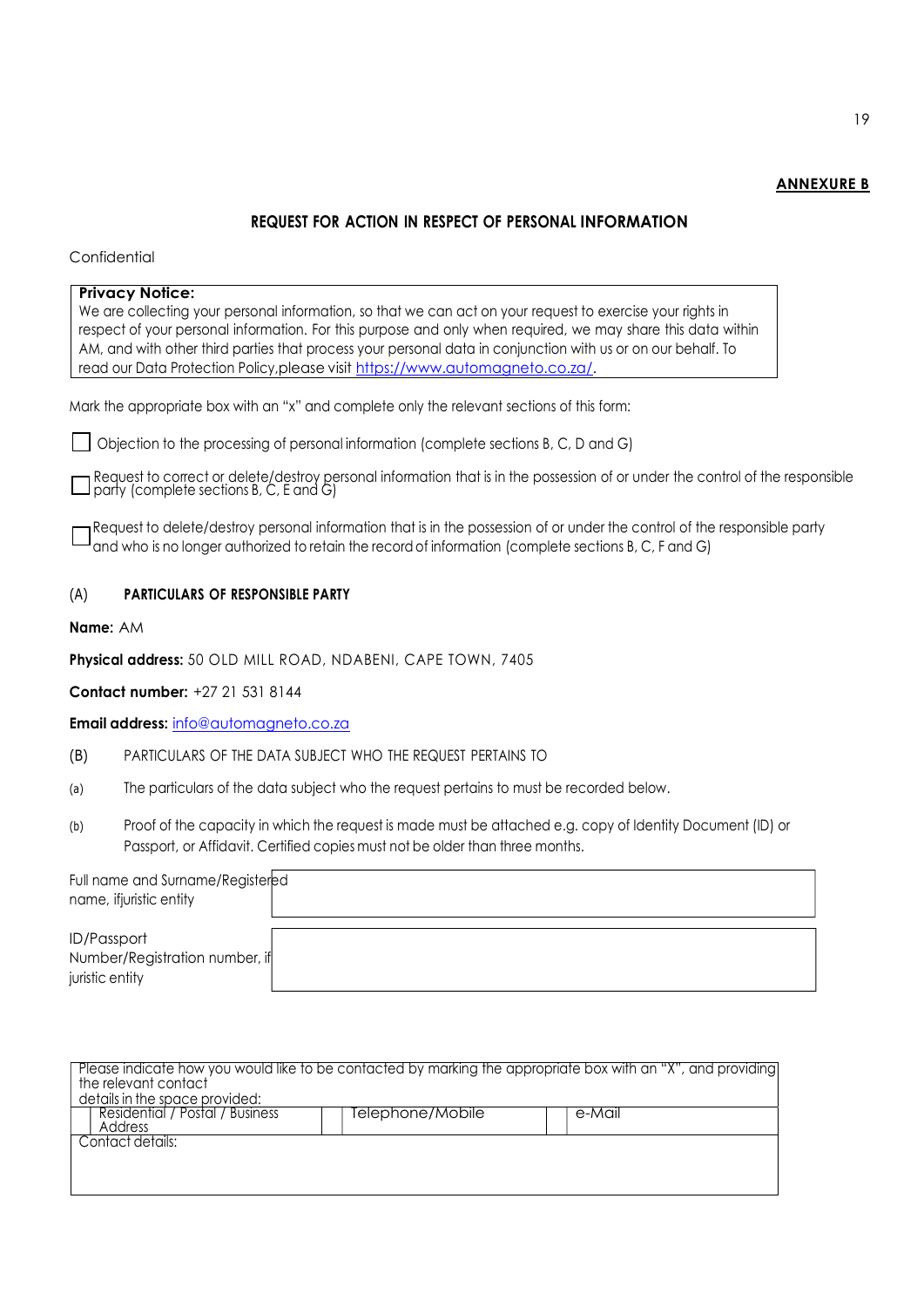Capacity in which the request is made, where made on behalf of the data subject:

## (C) PARTICULARS OF PERSON MAKING REQUEST ON BEHALF OF DATA SUBJECT

This section must be completed only if the request is made on behalf of another person or juristic entity.

| Full name and<br>Surname/Registered Name, if juristic<br>entity                                                                                                                                                   |                  |        |  |
|-------------------------------------------------------------------------------------------------------------------------------------------------------------------------------------------------------------------|------------------|--------|--|
| <b>ID/Passport</b><br>Number/Registration Number,<br>if juristic entity                                                                                                                                           |                  |        |  |
| Please indicate how you would like to be contacted by marking the appropriate box with an "X", and providing<br>the relevant contact details in the space provided:<br>Residential / Postal / Business<br>Address | Telephone/Mobile | e-Mail |  |
| Contact details:                                                                                                                                                                                                  |                  |        |  |

# (D) REASONS FOR OBJECTING TO PROCESSING OF PERSONAL INFORMATION AND PARTICULARS OF PERSONAL INFORMATION RECORD/S

- (a) This section is only to be completed if you are objecting to the processing of personal information in the possession of or under the control of the responsible party.
- (b) Provide detailed reasons for the objection and the full particulars of the record(s) to which the objection relates, including the reference number if that is known to you, to enable the record(s) regarding the objection to be located.
- (c) If the space provided for in this form is inadequate, please submit additional information as an Annexure to this form. THE DATA SUBJECT OR HIS/HER/ITS AGENT MUST SIGN ALL ADDITIONAL ANNEXURES.

Details reasons for the objection and a detailed description of the relevant personal information records to which the objection relates: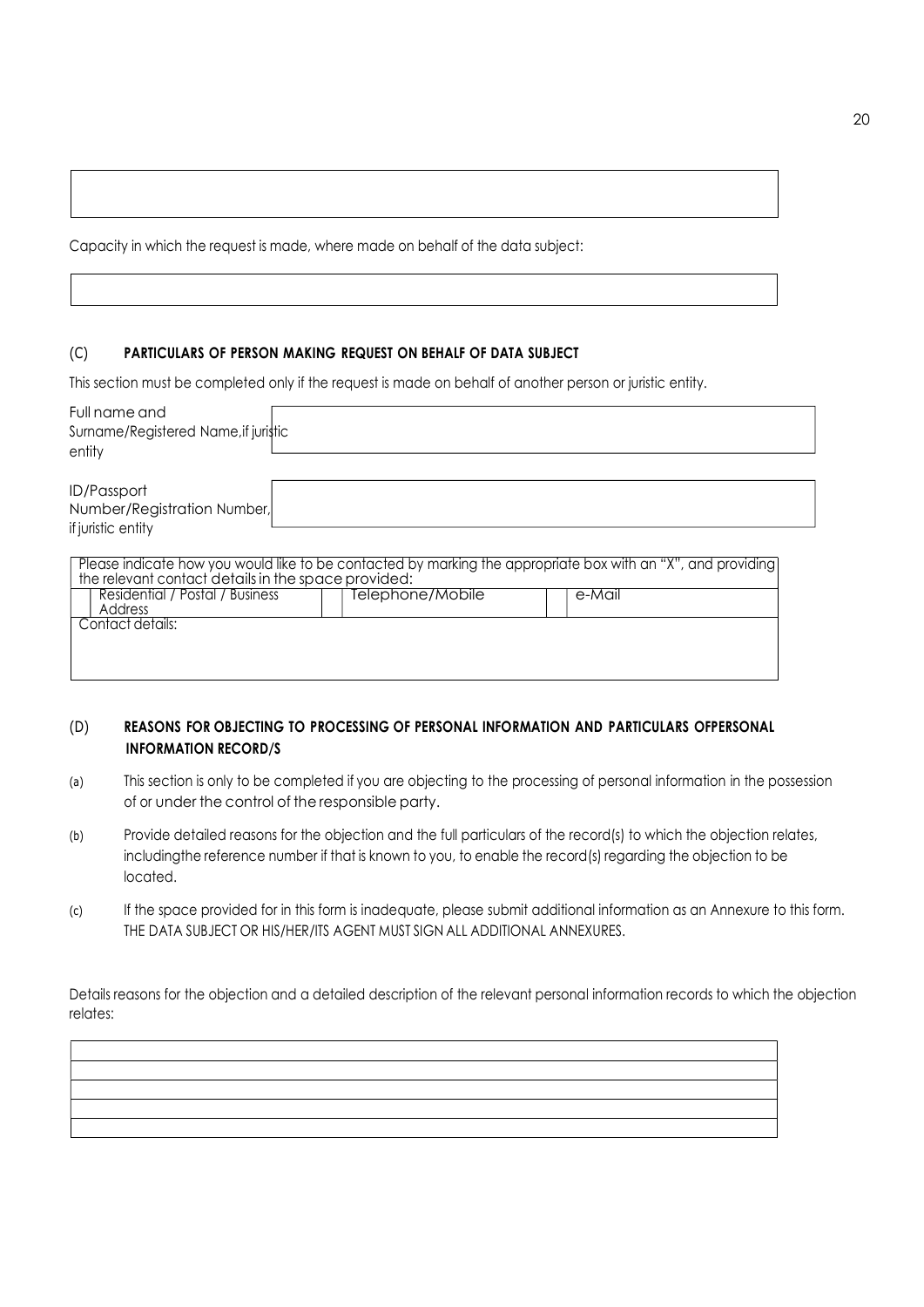# (E) PERSONAL INFORMATION RECORDS TO BE CORRECTED OR DELETED/DESTROYED

- (a) This section is only to be completed if you are requesting the correction or deletion/destruction of personal information in the possession of or under the control of the responsible party.
- (b) Provide detailed reasons for the request to correct or delete/destroy personal information and the full particulars of the record(s) to be corrected or deleted/destroyed, including the reference number if that is known to you, to enable the relevant personal information record(s) to be located.
- (c) If the space provided for in this form is inadequate, please submit additional information as an Annexure to this form. THE DATA SUBJECT OR HIS/HER/ITS AGENT MUST SIGN ALL ADDITIONAL ANNEXURES.

Detailed reasons for the request to correct or delete/destroy personal information and a description of the personal information records to which the request relates:

# (F) PERSONAL INFORMATION RECORDS TO BE DELETED/DESTROYED

- (a) This section is only to be completed if you are requesting the deletion/destruction of personal information in the possession or under the control of the responsible party, where the responsible party is no longer authorized to retain the record.
- (b) Provide detailed reasons for the request to delete/destroy personal information and the full particulars of the record(s) to be deleted/destroyed, including the reference number if that is known to you, to enable the relevant personal information record(s) to be located.
- (c) If the space provided for in this form is inadequate, please submit additional information as an Annexure to this form. THE DATA SUBJECT OR HIS/HER/ITS AGENT MUST SIGN ALL ADDITIONAL ANNEXURES.

Detailed reasons for the request to delete/destroy personal information and a description of the personal information records to which the request relates: